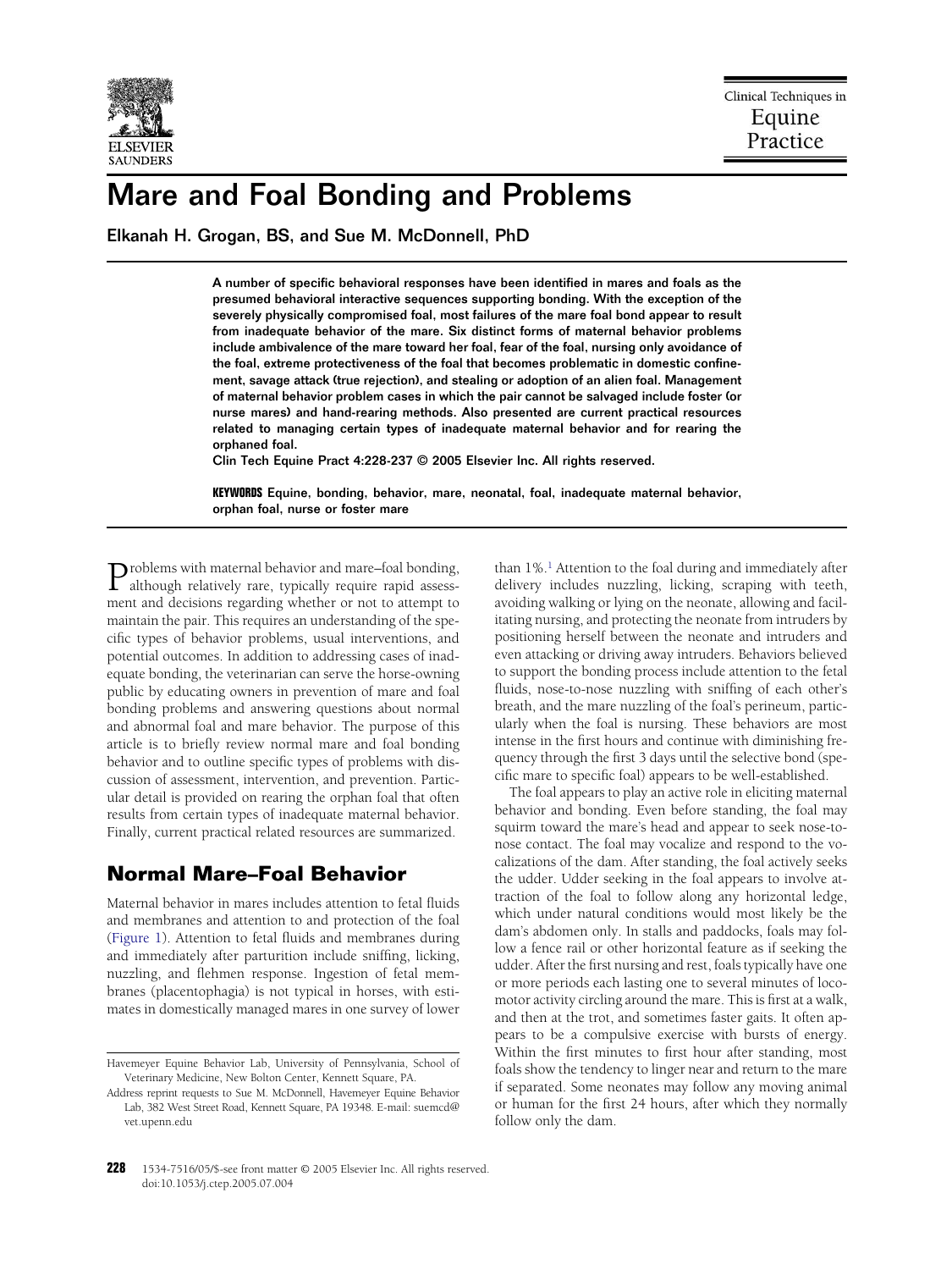<span id="page-1-0"></span>

**Figure 1** Early maternal behavior in the mare includes sniffing, licking, and flehmen response to fetal fluids, membranes, and the fluid covered foal, as well as protection of the foal.

Under natural social conditions, both the dam and harem stallion defend the foal. Dams when threatened by nonharem members soon after parturition typically circle around the foal keeping their head and chest at the foal, while kicking toward the threats. The dam also steps between the foal and any close conspecifics, maintaining the nearest contact to the foal, presumably to prevent the foal from following others before the selective bond is formed.

Observations of both domestic and feral mare and foal pairs that have bonded normally suggest that, even before the first nursing, it is typical for many mares to step away from the foal while it is seeking the udder. This seemingly paced stepping away appears to elicit following behavior of the foal. It has been proposed that this interaction may serve to "teach" the foal to follow the mare.<sup>2</sup> Owners who observe this behavior sometimes question the quality of maternal behavior. They may intervene to restrain or discipline the mare. The authors' experience suggests that discipline may be counterproductive. We recommend understanding that a certain amount of stepping without aggressive kicking or biting attempts represents this normal mare behavior. Positive restraint of the mare, although usually not necessary, is usually not harmful. Foals that go immediately to the udder without this experience adequately follow the mare.

There are some general trends to normal maternal behavior over the period of lactation that have been observed and reported for various groups of horses and ponies that are relevant to understanding domestic mare and foal behavior. First, it is normal for mares to terminate nursing bouts. New Forest Pony,<sup>3</sup> Camargue horse,<sup>4</sup> Welsh pony,<sup>2</sup> and Belgian draft horse<sup>5</sup> studies all report that, in the early part of lactation, the dam terminates significantly more nursing bouts than in later lactation. For 90% of observed mare-terminated nursing bouts, the dam simply walked away while the foal was still nursing.<sup>2,3,5</sup>

Normal maternal behavior also includes moderate aggression directed at the foal. Normal aggression occurs almost exclusively during bunting of the udder and nursing, and less than 1% occurred outside of nursing behaviors.<sup>5</sup> In almost all cases, it appears to be elicited by vigorous activity of the foal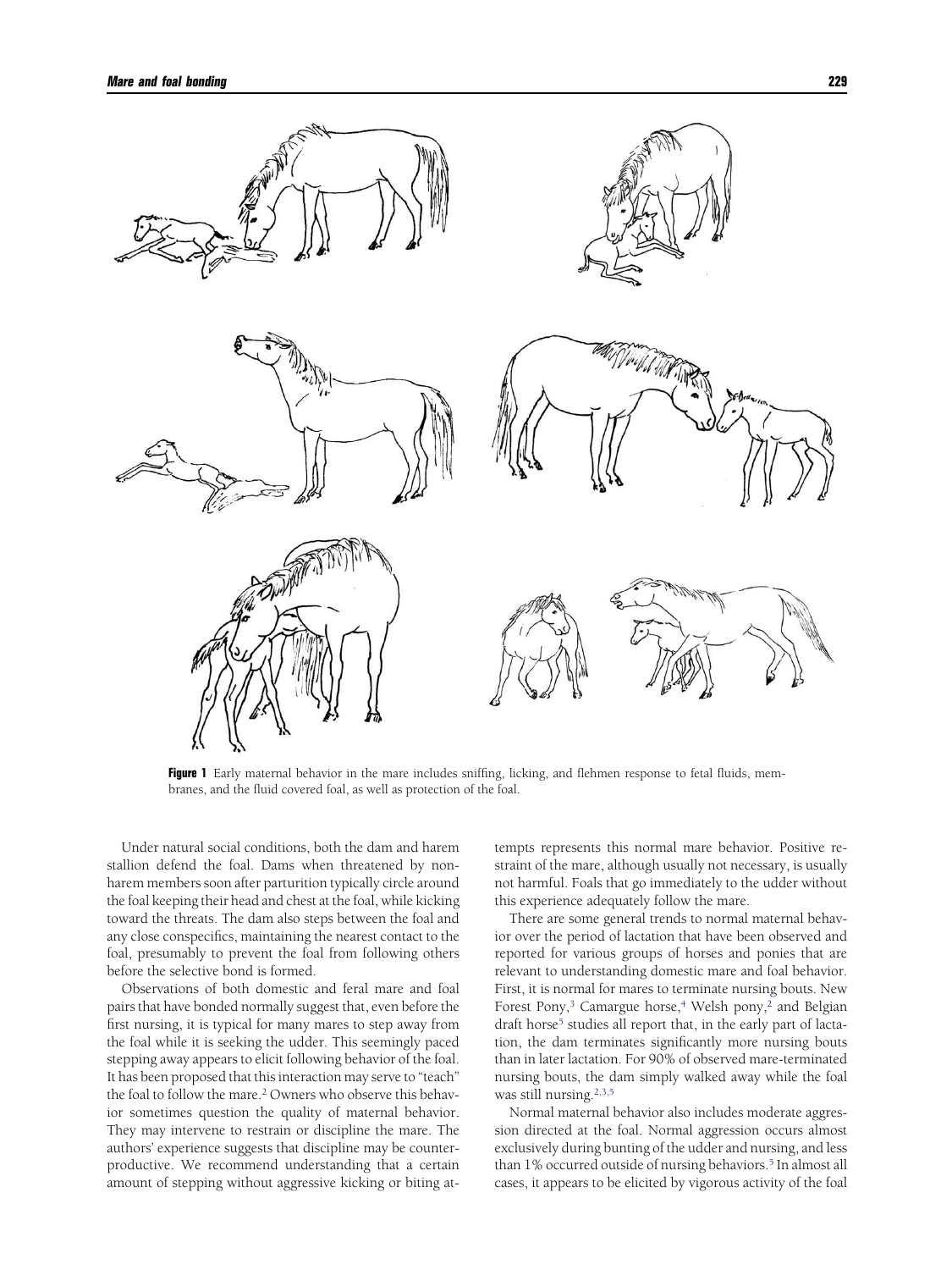that would not be present in neonates. And, in fact, these studies all reported a significant increase in maternal aggression during nursing bouts later in lactation (ranging from 11 to 40 weeks after parturition). Agonistic behaviors of the dam directed toward the foal include: head threats with ears pinned, squealing, swishing the tail, pushing the foal with the head, bite threats (most common<sup>5</sup>), "smacking," which may be a modified bite threat which includes a more auditory signal, biting (second most common<sup>5</sup>), kick threats, and kicking[.2](#page-9-0) Although most maternal aggression occurs during nursing, Barber and Crowell-Davis<sup>5</sup> found that foals showed no response to the aggression in most (66%) instances. The usual interpretation of this normal aggression during nursing and the increase later in lactation is that it is related to udder discomfort as milk is depleted<sup>2,3,6,7</sup> and results in natural weaning of the foal by the dam[.2,4](#page-9-0)

# **Inadequate Maternal Behavior: Types, Evaluation, and Management**

At least six distinct forms of inadequate or problematic maternal behavior have been identified in mares. Understanding of the specific type is the first step in evaluation. Although it is believed that any of the six types can occur in either primiparous or multiparous mares, all forms are believed to be more common in primiparous mares[.8](#page-9-0) Table 1 is a sample list of history questions that may be helpful in gathering information to discern the specific type of problem.

#### **Ambivalence**

Probably the most common form of inadequate mare–foal bonding is simple ambivalence of the mare toward her foal, with a lack of attention, bonding behavior, and protective behavior. This is most commonly seen with sick, weak, or medicated dams and/or foals, or in dams and foals that have been separated or over-manipulated during the neonatal period. Normal maternal–foal interaction may commence as the strength of one or the other returns. So it is recommended to keep the pair together with minimal disturbance necessary for supportive health care.

If the normal maternal behavior does not resume and both animals are healthy, a momentary separation of foal and dam has been recommended to evaluate and/or stimulate maternal behavior[.7](#page-9-0) Normal maternal behavior when separated from the foal includes: pacing, circling, pawing, and vocalizations. The foal may exhibit these same behaviors, which may stimulate the mare to respond. Threatening the dam has also been suggested as a method of evaluating maternal behavior. This can be done with a leashed dog. Care must be taken that the dam is not threatened to the point that she may accidentally trample the foal. Normal maternal response to such a threat includes: head threats, strikes or kicks directed at the dog, circling around and moving the foal, and positioning herself between the foal and the threat. Healthy animals can also be turned out with or in pastures adjacent to other horses and closely monitored[.9](#page-9-0) Dams may be stimulated to be protective of their foals with the threat of other horses approaching, even if they are in adjacent pastures.

**Table 1** Sample Patient History Questions for Mare–Foal Bonding Problems

| Mare's foaling history                                 |
|--------------------------------------------------------|
| Primiparous or multiparous?                            |
| Age at first foaling?                                  |
| Number of foals?                                       |
| Any mare-foal bond problems with previous foals?       |
| Is the mare typically very protective, moderately      |
| protective, or not protective of her foals around      |
| humans? Around other horses?                           |
| Mare history                                           |
| Is the mare food aggressive?                           |
| Is the mare herd bound or does she show separation     |
| anxiety when separated from herd?                      |
| Is the mare acclimated to human handling?              |
| Is the mare acclimated to her current environment?     |
| Current mare-foal bond                                 |
| Was delivery normal?                                   |
| How long did it take?                                  |
| Did humans intervene during or after parturition?      |
| What did they do?                                      |
| How did the mare react?                                |
| Did the mare investigate fetal membranes/fluids?       |
| Were the fetal membranes/fluids removed from the       |
| stall? How long after parturition?                     |
| Did the mare lick/nuzzle/sniff the foal?               |
| Did the foal seek the udder?                           |
| Did the mare allow and/or facilitate the foal nursing? |
| Did the foal stay near/follow the mare?                |
| Does the mare move towards or away from the foal       |
| when it approaches?                                    |
| When the foal attempts to nurse?                       |
| When the foal is in recumbent rest?                    |
| When were signs of a possibly abnormal mare-foal bond  |
| first observed? Explain?                               |
| Were there any interventions (ie restraining the mare, |
| helping the foal to the teat)? Explain?                |
| Has the pair been moved at all?                        |
| What behaviors does the mare display that are abnormal |
| or disruptive to mare-foal bond?                       |
| head threat with ears pinned, charge or lunge, kick    |
| threat or kick, bite threat or bite, lifts leg and/or  |
| walks away during nursing attempts                     |
| When do these behaviors occur?                         |
| How does the foal react to the behavior of the mare?   |
| Is the aggression stopping nursing?                    |
| Does the mare appear painful for any reason?           |
| Does the foal look healthy and normal?                 |

# Fear of the Foal

Fear of the foal is most common in young primiparous mares. Bonding and protective behavior are not present in this type of inadequate maternal behavior. The fearful dam typically moves away from the foal whenever it approaches and may show explosive fear behavior which could endanger the foal.<sup>7,10</sup> Moving the pair to a larger area allows the mare to avoid the foal without injuring herself or the foal[.10](#page-9-0) The techniques of separating or threatening the pair suggested for ambivalent mares have also been suggested as a diagnostic for a dam which is fearful of her foal.<sup>7,9,10</sup> Gradual desensitization to the foal may also be applied by rewarding the mare for calm behavior as the foal is brought closer and closer. Tranquilization of the mare can be beneficial. The goal is to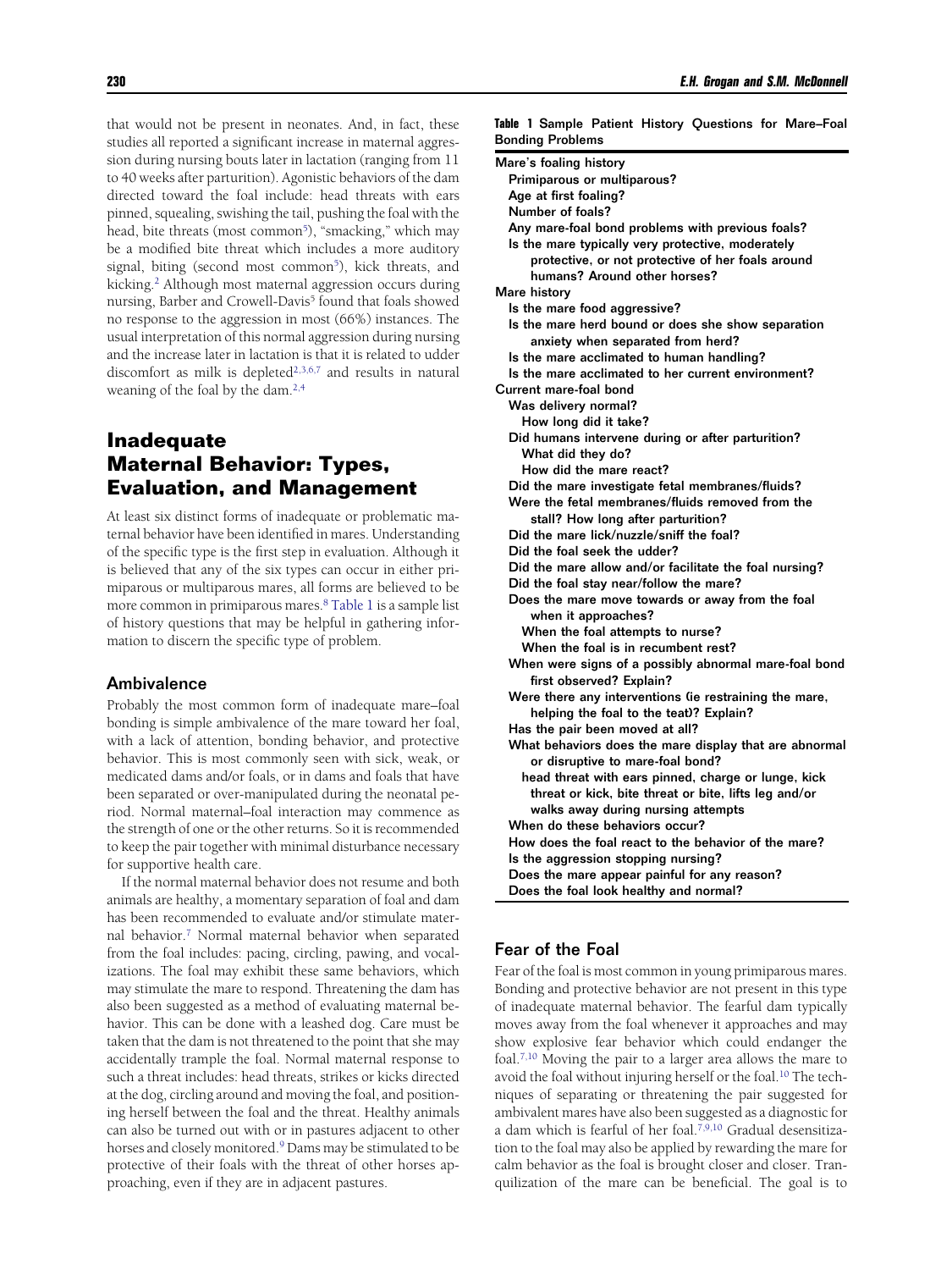<span id="page-3-0"></span>

**Figure 2** Nursing only avoidance in the mare.

achieve sedation adequate for acceptance of the foal without compromising the mare's ability to learn and without transferring significant tranquilization to the foal. It has been suggested that acepromazine is typically superior to xylazine for this purpose[.7](#page-9-0) It has also been suggested that the anxiolytic diazepam is effective for ameliorating fear in mares.<sup>7</sup>

#### Nursing Only Avoidance

For some mares, avoidance of the foal and aggression are clearly limited to nursing (Figure 2). Houpt<sup>9</sup> suggested this type of inadequate maternal behavior to be the most common type. Positive bonding behavior and protectiveness may remain normal. Discomfort in the dam is the most likely cause. Common causes of pain that disturbs normal nursing behavior are a retained placenta<sup>7</sup> and udder discomfort, which may include the foal bunting the udder, the foal biting the teat, a very distended or engorged udder, udder edema, mastitis, or unknown pathology of the mammary system[.7,9](#page-9-0) For mild nursing avoidance or mild aggression, nursing supervision with physical restraint of the mare under halter, in general, seems to work better than tranquilization. Mares that are not tolerant of a foal sucking are often more tolerant of hand milking. These mares can be milked and the foal fed from a bottle held in the mare's inguinal region and then the foal can be eventually transferred to the mare's teat.<sup>9,10</sup> Restraint of the mare in a nursing chute provides the foal access to the udder with some protection from kicking. For some mares, a "livein" tie-stall chute can be made in which the mare can be restrained continuously for nursing without an attendant (Figure 3). The simplest version reported is a padded pole at the height of the mare's stifle to create a straight stall along a wall so that the mare cannot spin around to kick or bite at the foal. Her forward and backward movement can be limited by additional poles or tether length. The mare can receive positive reinforcement (food or scratching) for allowing the foal to nurse[.8,9](#page-9-0) A blindfold or blinkers can be used to reduce the visual stimulus of the foal at the udder and also reduce the precision of the mare's aim[.11,12](#page-9-0) Restraint is usually required for 3 days to a week before the mare no longer resists nursing[.7-9](#page-9-0) As with the mares that are fearful of the foal, tranquilization may be beneficial. It has been suggested that acepromazine is typically superior to xylazine for this purpose[.7](#page-9-0) The long-acting phenothiazine-based tranquilizers, such as reserpine and fluphenazine as well as the benzodiazepine derivatives, have been tried with anecdotal evidence suggesting mixed results. Again, precautions must be taken to avoid adverse effects on the nursing foal. Since, in many cases, the mare shows rapid spontaneous recovery when not treated, it is difficult to asses the effectiveness and adverse effects of these drugs on behavior.

## Extreme Protectiveness

Although not abnormal behavior under natural conditions, extreme protectiveness is important to distinguish from savage attack of the foal. Aggression toward humans or other animals, especially in confinement, can lead to foal injury. While rushing to interpose herself between the foal and perceived threat, the mare may trample or push the foal into man-made obstacles. The intensity of protectiveness typically subsides over the first few days, but may persist for weeks in some mares. Management aimed at avoiding evoking protectiveness when the foal is in a position where it might be trampled, coupled with deliberate training of the mare to accept necessary intruders usually are adequate solutions. Injuries to the foal may be less likely in a large stall or paddock free of obstacles. Even when directly witnessed, protective behavior can be easily misinterpreted as attack of the foal. In open spaces, these mares rarely injure the foal, so diagnosis may be facilitated by moving from a stall to a large paddock.

#### Savage Attack

Savage attack of a foal is relatively rare, and is usually lifethreatening to the foal. The mare attacks the foal offensively, seemingly unprovoked, with a lowered head and opened mouth biting or grasping at the withers, neck, or back of the foal [\(Figure](#page-4-0) 4). The dam may lift, shake, toss, or stamp and hold the foal to ground. Savage attack of foals is not well understood and can take place soon after parturition or some days later. There may or may not be normal bonding behavior, depending on when the mare became aggressive toward the foal. Savage mares may still show some elements of good maternal behavior, for example the "tending or recumbency



**Figure 3** A nursing chute made from metal gates. Size can be adjusted based on materials available and the mare's size. The bar at the chest can be positioned to accommodate a range of lengths in mares. The opening for the foal to nurse through should be very well padded. Additionally, padding or stall mats can be added to the rear of the chute for a mare that kicks out.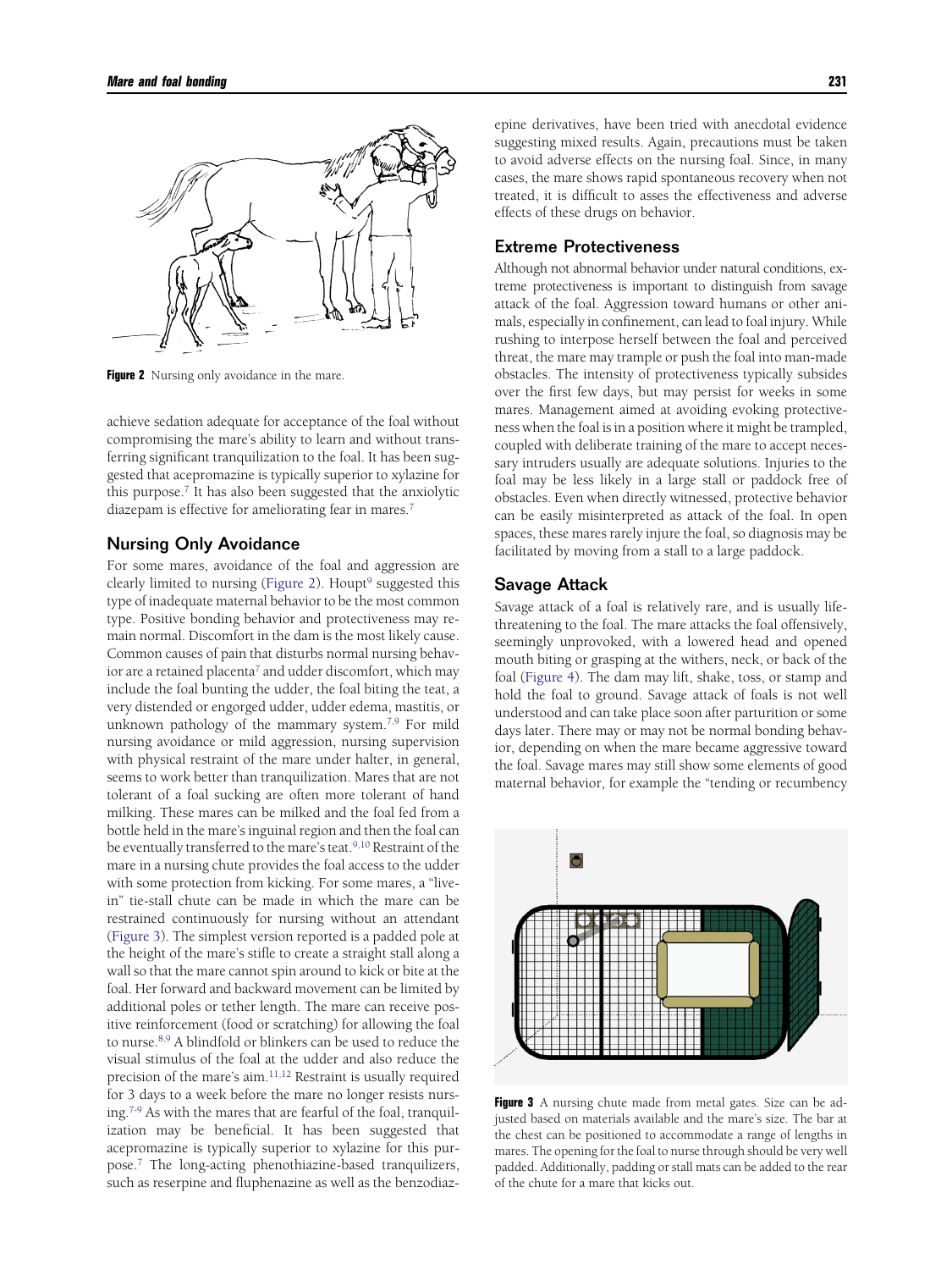<span id="page-4-0"></span>

**Figure 4** Mare savagely attacking her foal.

response." It has been noted that attacks are not often to a recumbent foal[.9](#page-9-0) Tranquilization and restraint can be attempted, but relapses are typical[.10](#page-9-0) It has been suggested that there is a potential genetic and/or hormonal basis to this behavior, but it is still most common in primiparous mares.<sup>[8,9](#page-9-0)</sup>

There are instances in which a dam redirects aggression aimed at nearby horses, which are visible but cannot be contacted, toward her own foal. $7,10$  Similarly, sometimes a mare with a tendency for food-related aggression will threaten her foal away from her grain bucket.<sup>9</sup> Both of these are considered forms of displaced aggression. The aggression usually consists of head or bite threats, and occasionally kick threats that are typically momentary and usually not life-threatening.

### Stealing or Adoption of Alien Foals

Although rare in horses compared with some species, stealing of a neonate from its dam by another mare does occur[.10](#page-9-0)

# **Prevention of Mare– Foal Bonding Problems**

A general recommendation for preventing mare–foal bonding problems is to allow mares to foal undisturbed as much as possible[.7,8](#page-9-0) It is believed that this is especially important for mares that are naïve or fearful of human interaction.<sup>8</sup> Houpt<sup>8</sup> recommends allowing the fetal membranes and fluids to remain with the mare for several hours, and allowing the mare to have at least visual contact of the foal during any necessary medical procedures.

Although it is prudent to limit disturbance of mare and foal pairs during parturition and the neonatal period, experience of neonatal intensive care facilities suggests that many mare– foal pairs bond fairly normally despite necessary brief separations and intensive care. The principles employed by these facilities include maintaining pairs in close proximity, minimizing disturbance of olfactory interaction, and hand-feeding foals from a bottle held in the mare's inguinal region whenever possible.

The truly savage mare is not well understood. Houpt<sup>[8](#page-9-0)</sup> recommends not re-breeding mares that have savagely rejected their foals.

# **Inadequate Foal Behavior**

The only type of inadequate foal behavior that is detrimental to the mare–foal bond is simply lack of vigor from considerably compromised foals. The usual behavioral standard for vigor for domestic horse foals born in stalls is to stand approximately 1 hour after parturition, begin seeking the udder soon thereafter, and nurse by 1.5 to 2 hours.<sup>11,13</sup> Jeffcott<sup>14</sup> observed somewhat quicker times for domestic pony foals: standing at 30 minutes and nursing at approximately 1 hour. Our laboratory's studies of behavior under more natural conditions suggest a more rapid progression of behaviors than foals born under domestic confinement. Table 2 summaries a Neonatal Equine Development (N.E.D.) Scoring Inventory based on 12 marker behaviors developed in our lab at the University of Pennsylvania.

Occasionally, owners and managers of foals interpret cer-

|                                    | <b>Average to Low</b>   |                |                   |  |
|------------------------------------|-------------------------|----------------|-------------------|--|
| <b>Behavior</b>                    | Slower than Usual $= 0$ | Normal $= 0.5$ | High Normal $= 1$ |  |
| Sternal Righting                   | $>5$ min                | $3-5$ min      | $<$ 2 min         |  |
| Shake Response (head or body)      | $>10$ min               | $3-10$ min     | $<$ 3 min         |  |
| Attempts to Stand Begin            | $>30$ min               | 10-30 min      | $<$ 10 min        |  |
| Stand Successfully (with steps)    | $>60$ min               | 30-60 min      | $<$ 20 min        |  |
| Standing-Udder Seeking             | $>10$ min               | $3-10$ min     | $<$ 3 min         |  |
| Suckle                             | $>90$ min               | 45-90 min      | $<$ 45 min        |  |
| <b>Locomotor Burst of Speed</b>    | $>2$ hr                 | $1-2$ hr       | $<$ 1 hr          |  |
| Circle Dam at Speed                | $>2$ hr                 | $1.5-2hr$      | $<$ 1.5 hr        |  |
| <b>Organized Recumbency</b>        | $>3$ hr                 | $2-3$ hr       | $<$ 2 hr          |  |
| Autogrooming                       | $>3$ hr                 | $2-3$ hr       | $<$ 2 hr          |  |
| Organized Gates (walk, trot, plus) | $>4$ hr                 | $2-4$ hr       | $<$ 2 hr          |  |
| Retreat from Approaching Human     | >4 hr                   | $2-4$ hr       | $<$ 2 hr          |  |

#### **Table 2** Neonatal Equine Development (N.E.D.) Scoring Inventory\*

Total score of greater than 10 is high normal, 4–6 is average to low normal, and less than 4 is slower than usual. \*From the Equine Behavior Lab at the University of Pennsylvania.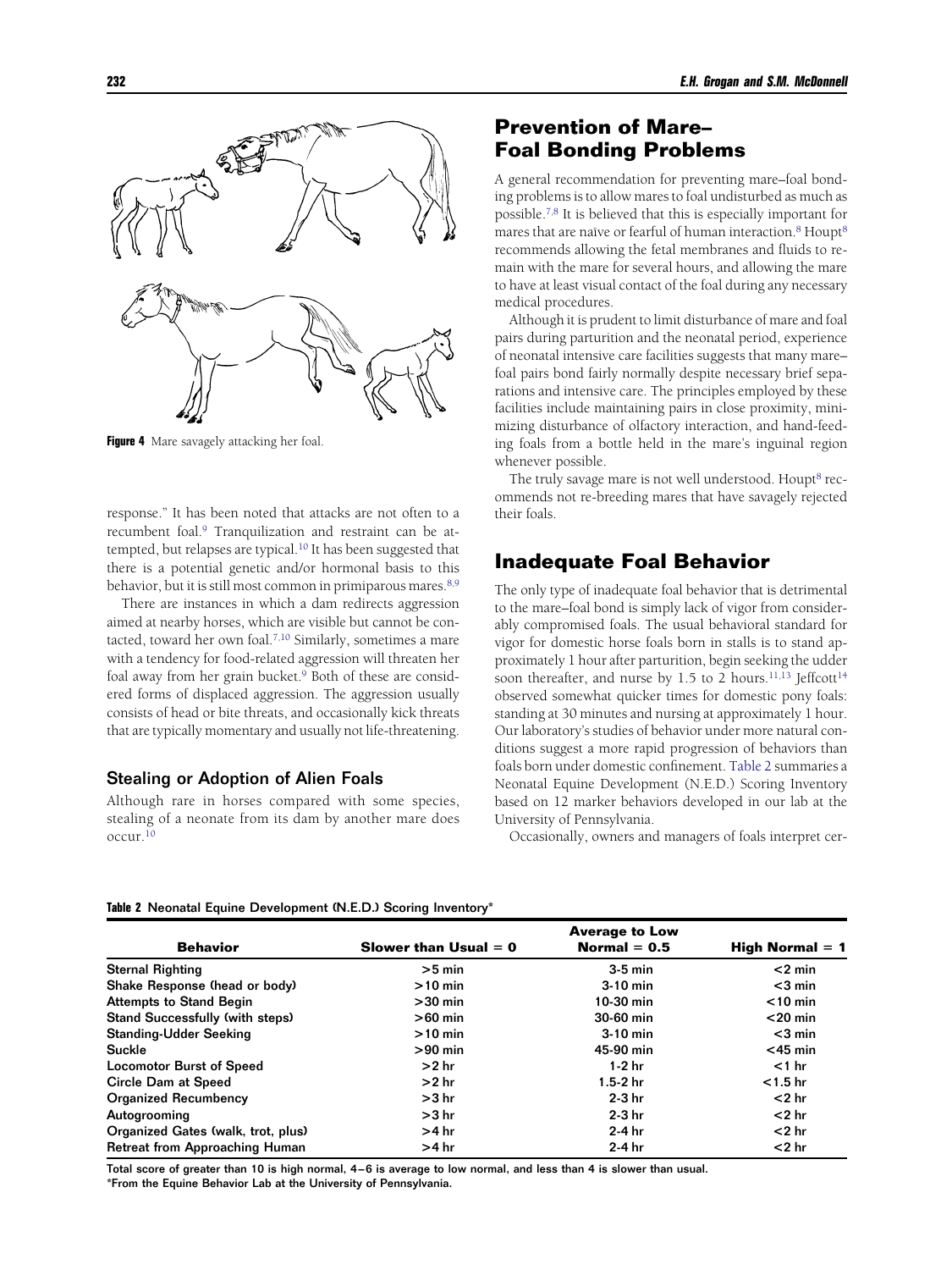

Figure 5 Kick up, blocking, and sexual behavior are all normal foal behaviors.

tain normal foal behaviors as potentially harmful to the mare–foal bond. For example, a common normal behavior of foals involves backing into the mare and kicking up with both hind legs toward the abdomen or udder. This behavior, known as kick up[,15](#page-9-0) is believed to signal the mare to stop moving forward to allow nursing. In this regard, the behavior is similar to blocking. In addition, young foals, both male and female, normally show sexual behavior and mounting of their dam. Although this typically emerges days after the neonatal bonding period, owners and managers not familiar with this behavior may question the nature of the bond (Figure 5).

Under natural social and environmental conditions, mares usually linger with a weak nonambulatory foal as long as the harem stallion allows. In the case of dead foals, it appears that the dam lingers for a variable length of time, usually not more than several hours. The mare may sniff, nuzzle, paw, or otherwise appear to investigate and encourage the foal to rise. In domestic situations, owners seek advice about the best practice for removing the foal, with the welfare of the mare in mind. When the dead foal is removed immediately, the mare usually vocalizes and may show signs of separation stress for a brief period. This is typically less severe the longer the dead foal remains. In a pasture situation, the mare usually moves away within 1 to 3 hours.

# **Preparing Nurse Mares and Fostering Techniques**

### Foaling Mares

Foster or nurse mares are commercially available in some regions. Professional nurse mare services typically deliver the mare with trained staff that knows the individual nurse mare, fostering techniques that have worked best with that mare, and have necessary equipment and supplies to ensure acceptance of the foal. These mares are usually experienced mothers with good milk production, who have had their foal removed immediately before transport to the orphan. The nurse mare is usually leased by the user and returned pregnant to the nurse mare farm. With the cost of commercial nurse mares and growing concern about the early weaning of foals born to the nurse mares, other options may be considered or may be desired. Internet and breed-based organizations have developed nurse mare/orphan foal networks that link owners of mares that have lost a foal with owners of orphans in need of a nurse mare [\(Table](#page-6-0) 3). Mares from this type of service may be less reliable in their disposition and willingness to accept a foster foal, but certainly good matches can be made.

Nurse mares of either type should be as close as possible in size/breed and stage of lactation to the foal's dam so that milk production is appropriate in amount, composition, and easily accessible. Ideally, a nurse mare arrives accustomed to being restrained, having the udder palpated, and standing in a straight stall. If not, acclimation to these procedures before attempting to introduce the foal will make acceptance of the foal more efficient. Various stimuli from the mare's own foal can be used to facilitate the fostering of the new foal. These can include the foal's skin (in the case of a dead foal), a blanket worn by her foal, or milk from the mare applied to the foster foal.<sup>9,11</sup> It has been observed that mares with stillborn foals or foals that had not nursed may be less likely to accept an alien foal.<sup>11</sup> Foals that have been bottle or bucket fed for long periods of time or have never nursed a mare may not accept a nurse mare.<sup>11</sup>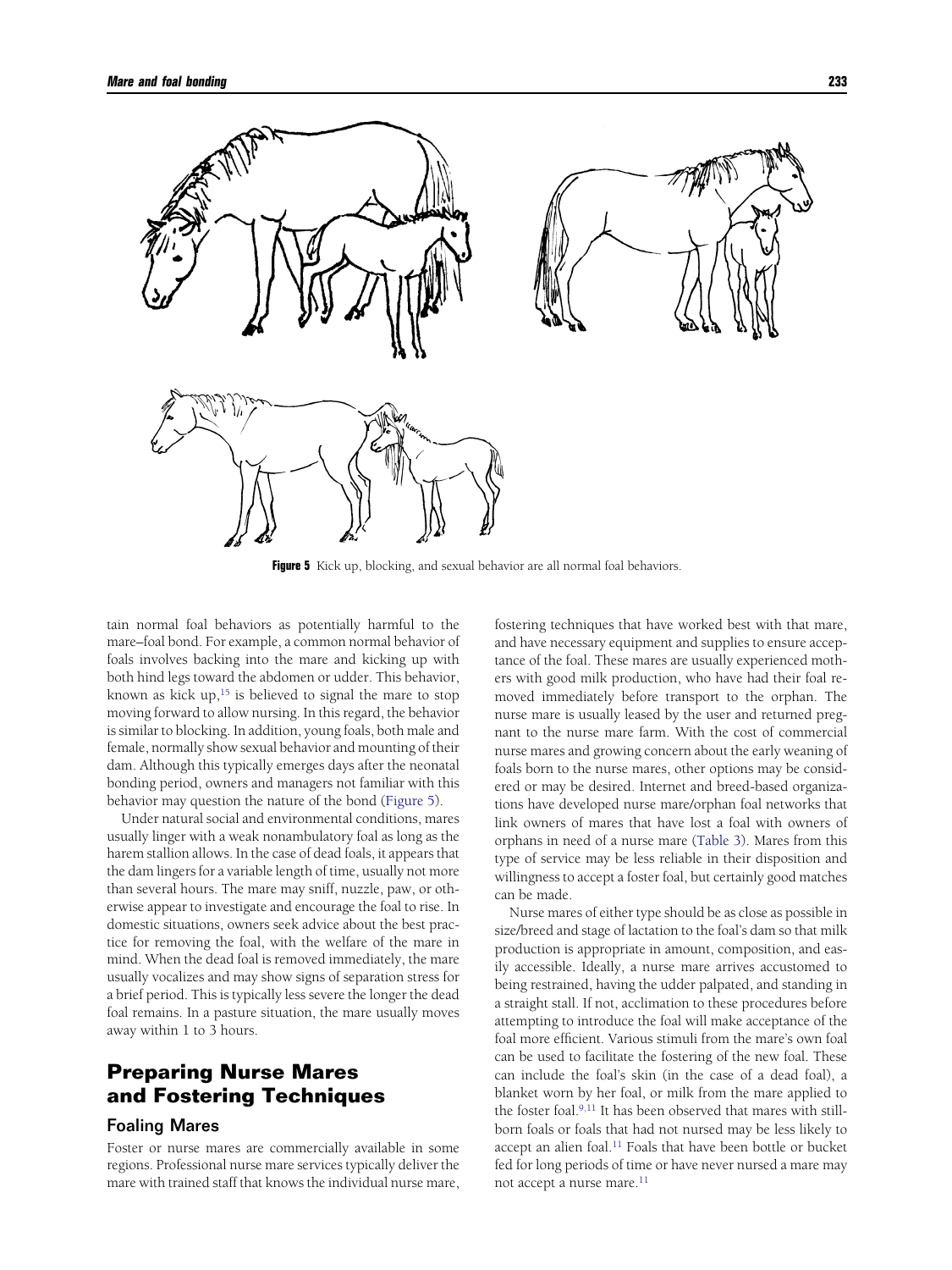<span id="page-6-0"></span>**Table 3** Resources

Colostrum Cyberfoal www.cyberfoal.com Hagyard-Davidson-McGee Pharmacy, LLC 4250 Iron Works Pike Lexington, Kentucky 40511 1-888-323-7798 www.hagyardpharmacy.com National Colostrum Network 651-647-8391 http://academic-server.cvm.umn.edu/NCN/ Serum and IgG Sources Endoserum IMMVAC, Inc. 6080 Bass Lane Columbia, MO 65201 1-800-944-7563 www.immvac.com Equine Coli Endotox Novartis Animal Health US, Inc. 1447 140th Street Larchwood, IA 51241 1-800-843-3386 www.livestock.novartis.com HiGamm-Equi Lake Immunogenics, Inc. 348 Berg Road Ontario, NY 14519 1-800-648-9990 http://lakeimmunogenics.com Polymune and Polymune-Plus Veterinary Dynamics, Inc. 1535 Templeton Road Templeton, CA 93465 1-800-654-9743 Seramune Equine IgG Sera Inc. 1-800-552-3984 www.seramune.com Milk Replacer Foal-Gro Performance Milk Replacer Grober Nutrition 415 Dobbie Drive Cambridge ON Canada, NIT IS9 1-800-265-7863 www.foal-gro.com Foal-Lac Powder and Pellets PetAg 255 Keyes Avenue Hampshire, IL 60140 1-800-323-6878 www.petag.com

Foal Life II Uckele Health & Nutrition P.O. Box 160 Blissfield, MI 49228 1-800-248-0330 www.uckele.com

#### **Table 3** Continued

Grow-N-Glow Foal Milk Replacer Merrick's Inc. 2415 Parview Road Middleton, WI 53562-0307 1-800-MER-RICK (637-7425) www.merricks.com Mare's Match Foal Milk Replacer and Pellets Land O Lakes www.lolmilkreplacer.com Mare's Milk Plus Buckeye Nutrition 330 E. Schultz Avenue Dalton, OH 44618 1-800-898-9467 www.buckeyenutrition.com Wet Nurse PMT Inc. 2641 Albert Street N Regina, Saskatchewan Canada, S4R 8R7 1-306-721-6066 www.pmtgroup.com Nurse Mares Cyberfoal www.cyberfoal.com Equine-Reproduction.com P.O. Box 2876 McKinleyville, California 95519 720-272-5998 www.equine-reproduction.com National Foaling Bank (Vardon Trust) c/o Meretown Stud Newport, Shropshire TF10-8BX, England 01952 811234 www.piaffe.org/national\_foaling\_bank/ Standardbred Canada Nurse Mare Program 2150 Meadowvale Boulevard. Mississauga, ON Canada, L5N 6R6 905-858-3060 www.standardbredcanada.ca THE HORSE The Horse Source Directory PO Box 919003 Lexington, KY 40591-9003 email: source@TheHorse.com http://sourceoodhorse.com/thehorse/

#### **Other**

Acclimate (odor masking topical) Exodus Breeders Corporation 5470 Mount Pisgah Road York, PA 17406 1-877-396-3874 www.exodusbreeders.com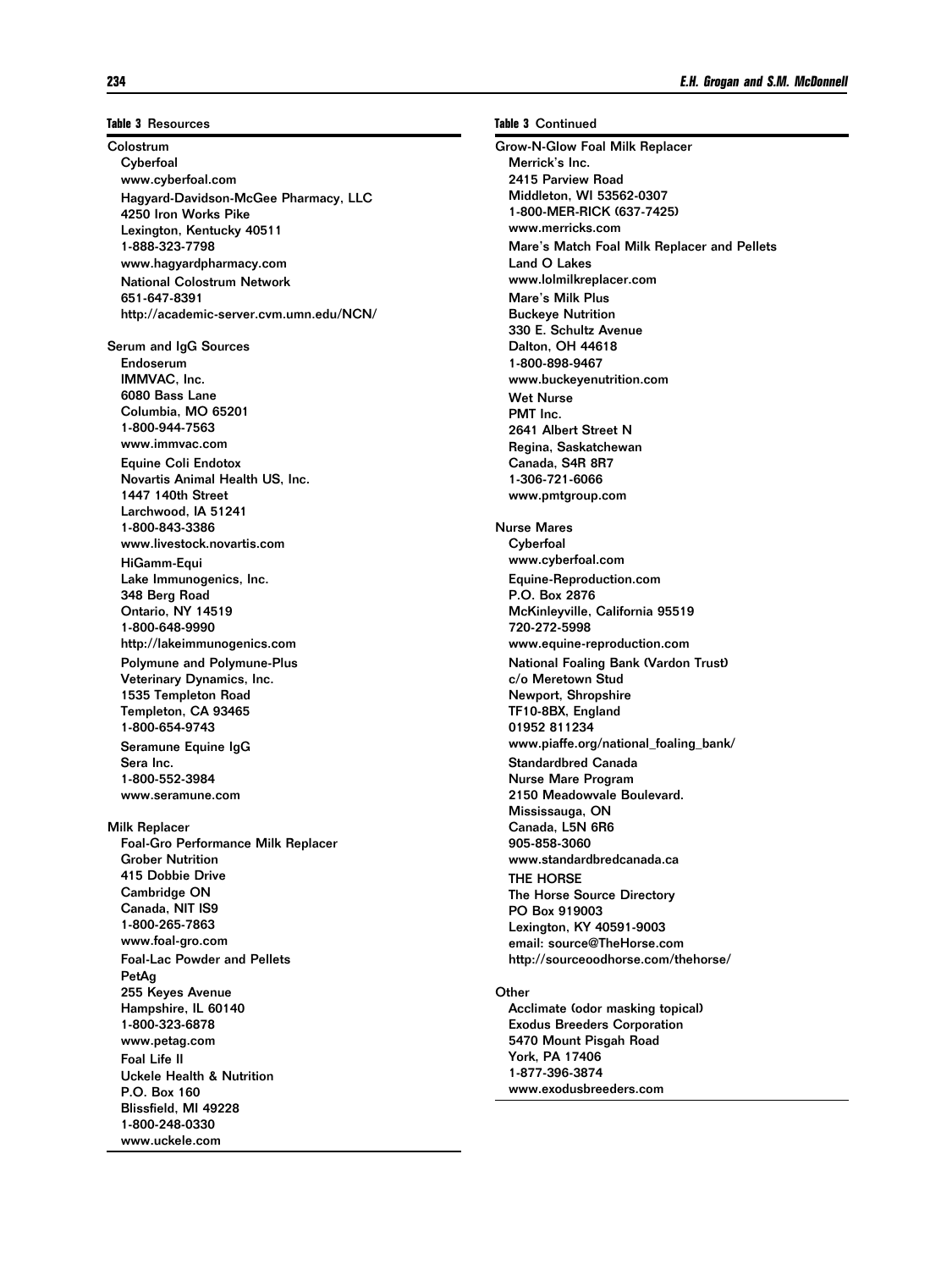<span id="page-7-0"></span>

**Figure 6** Food, social interaction, and exercise available ad libitum in a kindergarten group of orphan foals at Justaplain Farm in Cochranville, PA.

Fostering relies on fooling the mare's senses that this foal could be her own<sup>11</sup> and a foal's willingness to nurse any mare if hungry.[16](#page-9-0) Maternal recognition of the foal includes olfactory, visual, and auditory stimuli. Olfactory stimuli seem to be very important when in close proximity and visual stimuli when at a distance.<sup>10</sup> The foal should begin drinking the nurse mare's milk as soon as possible,<sup>8</sup> but should be hungry (not fed for 2 to 4 hours if healthy) when the first introduction is made. The foal's own scent may be disguised by covering as much of the body as possible (most important are the head and tail) with: the dead foal's skin, amniotic membranes/fluids, a blanket worn by the mare's foal, the mare's milk, or mentholated ointments (Vick's Vabor Rub) or Acclimate [\(Table](#page-6-0) 3)[.8,11,12,16](#page-9-0) When using mentholated ointments or Acclimate, they should also be applied to the mare's muzzle and need to be re-applied every few hours during fostering. If the mare's foal and the alien foal differ greatly in appearance, blanketing the nurse mare's foal before separation and transfer of that same blanket to the foster foal can be beneficial.

Fostering can be accomplished in many ways and is dependent on the specific circumstances, but some techniques are commonly practiced with positive results. Mare and foal are prepared and the mare is restrained by experienced handlers in a stall or behind a pole or nursing chute [\(Figure](#page-3-0) 3). Tranquilization may or may not be required for the initial introduction based on the temperament of the mare and many other factors. Rossdale and Ricketts<sup>11</sup> suggest the mare be led away, the foal brought in, and the mare returned. The mare is then allowed to sniff the covered or treated parts of the foal, the foal is brought to the udder and allowed to nurse

for about a half a minute, then the foal is removed and the mare is encouraged to follow it and then again sniff the appropriate areas. This is to be repeated regularly until the mare accepts the foal, which they report taking up to 12 hours, after which the chances of acceptance are reduced but more attempts can be made after a separation. Houpt $8$  recommends not allowing the mare to sniff the foal until it has been nursing her for 24 hours, based on the idea that the mare will recognize the foal as her own when it smells like her digested milk. She recommends using a nursing chute with the mare's head tied so she cannot sniff the foal, but it has access to the udder. Tranquilization may be effective in this situation.

## Barren Mares (Drug-Induced Lactation and Maternal Behavior)

Induction of lactation and maternal behavior in nonparturient mares has been successfully attempted by Porter and coworkers[.17](#page-9-0) Welsh pony mares that had successfully raised at least one foal previously had lactation induced using estradiol, progesterone, and a dopamine antagonist, as well as oxytocin injection and mammary stimulation. When the mare was given vaginal–cervical stimulation while the foster foal was introduced  $(n = 8)$ , the latency to accept the foal was not significantly different from that of control. These techniques may find useful application both in inducing maternal behavior in rejecting mares and in producing foster mares.

### Orphan Foals

Hand-feeding an orphaned or rejected foal is sometimes necessary. Bottle and bucket feeding are time consuming, have the risk of aspiration, and may lead to behavior problems in many cases. Tub feeding (continuous supply) has the risk of wasted or soiled milk and less accurate monitoring of individual milk intake, but can provide a constant food supply and, when combined with kindergarten systems, provides for normal intraspecies social behavior.

### Colostrum

If a foal does not nurse adequate colostrum from its dam, colostrum should be fed. In the case of rejection, colostrum can be obtained from the dam. In the case of an orphan, colostrum can be obtained from a donor mare or from a colostrum bank. A healthy mare, with a healthy foal, can have up to 250 mL of colostrum harvested after her foal has nursed. It can be hygienically milked soon after parturition and kept frozen for up to a year.<sup>16</sup> If possible, milk from the side the foal did not nurse[.18](#page-9-0) Quality colostrum has a specific gravity greater than 1.060[.19](#page-9-0) Frozen colostrum can be purchased from private farms or cooperative colostrum banks. Many nurse mare farms and large breeding farms bank colostrum. If colostrum is unavailable, equine plasma can be purchased [\(Table](#page-6-0) 3). Foals needing colostrum can be fed 250 mL per hour for the first 6 to 10 hours.<sup>16,19</sup> A bottle is probably the safest way to deliver the valuable colostrum, and then foals can be introduced to a bucket after colostrum has been delivered. [16](#page-9-0) Foals that are weak or ill can be fed colostrum via a nasogastric tube[.16](#page-9-0)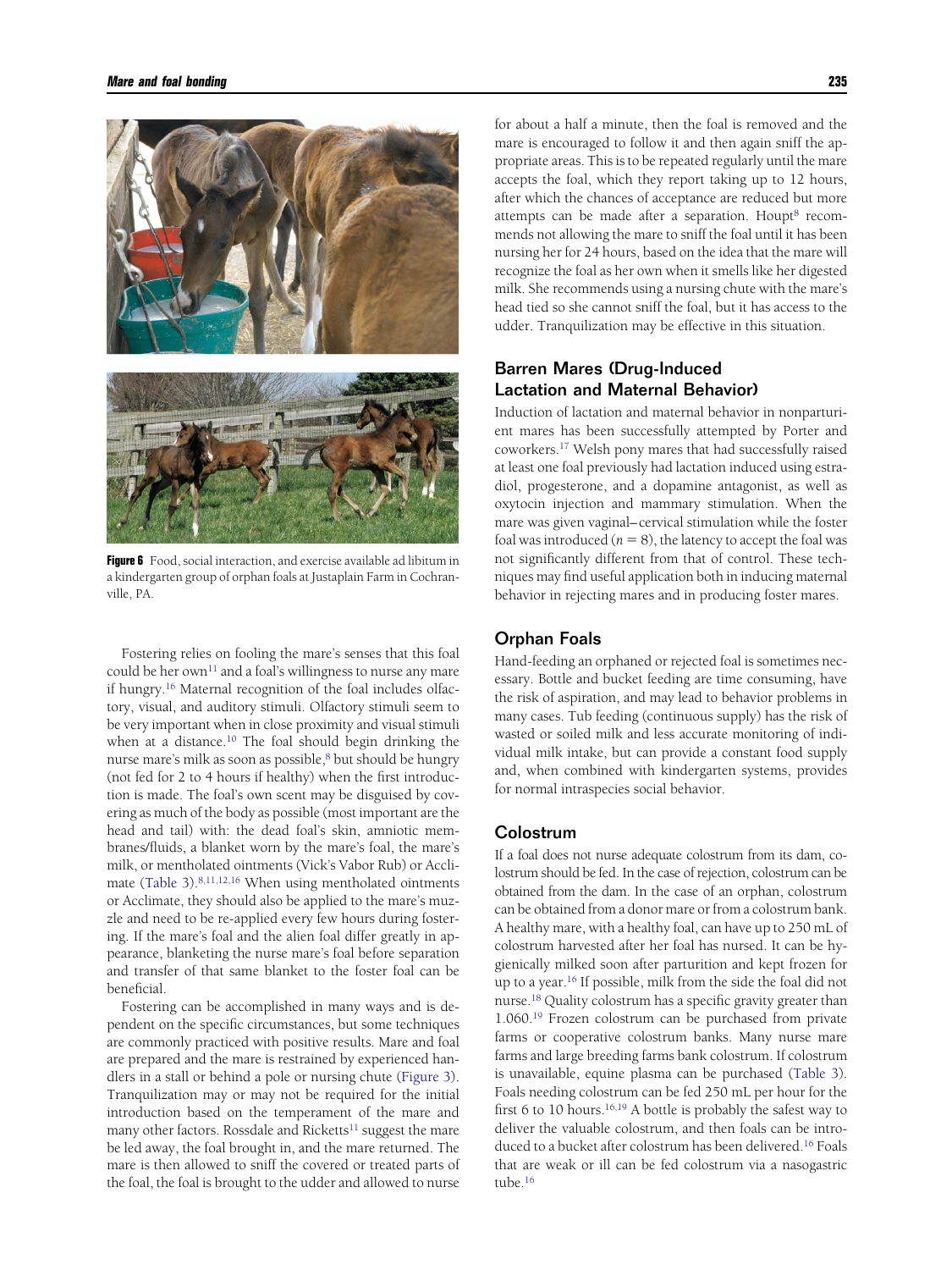<span id="page-8-0"></span>

Figure 7 Nonnutritive sucking and tongue sucking behaviors are sometimes seen in orphan foals

#### Long-Term Diets

Long-term diets for foals that are unable to be fostered to a mare include: mare's milk from one or more high-producing donor mares, cow or goat's milk, and commercial milk replacers. Using donor mares requires regular hand or machine milking and supplementary creep feeding for the donor mares' foals. Also donor mare's milk may vary in quality and quantity. Cow's milk can be used but must be altered to more closely match mare's milk, which has less fat and more sugar. Goat's milk is more expensive then cow's milk but can be used unaltered and is usually well accepted by foals, but can lead to metabolic acidosis and constipation[.19](#page-9-0) There are now many brands of commercially available milk replacers that are specially formulated for foals. They range in price and quality but are viable options when mare's milk is unavailable. A combination of mare's milk replacer (50%) and goat's milk (50%) has been successfully used by Magdesian.<sup>19</sup>

Foals fed large doses of milk replacer tend to get diarrhea. Such foals can be monitored for fever to distinguish dietrelated diarrhea from illness[.19](#page-9-0) Foals on milk replacer that is fed in infrequent concentrated meals are prone to constipation and dehydration.<sup>11</sup> It is recommended that feedings be less concentrated and more frequent than many label directions, especially when first introducing milk replacers, $11$ while maintaining the product label's recommended daily dry matter intake[.16](#page-9-0) Regardless of diet, most foals experience a period of mild to moderate "foal heat" diarrhea, at 1 to 2 weeks of age[.19](#page-9-0)

It is recommended that milk be warmed to 37.5°C for initial  $f$ eedings,<sup>11</sup> but the temperature can gradually be reduced to ambient temperature.<sup>20</sup> With any method of feeding, care must be taken to maintain good hygiene of materials and equipment.

It is recommended that records be kept of daily milk intake and weekly weight gain[.18](#page-9-0) Daily weight gains cited for foals of light horse breeds range from 1 to 1.6 kg, and 1.4 to 1.5 kg for draft foals[.19,21](#page-9-0) Regular free exercise and turnout to pasture is recommended[.16,19](#page-9-0)

Creep feeding is recommended to commence as early as several days of age. Fresh grass, hay, grain, and milk substitute pellets as well as water (in moderation) should be provided fresh daily[.16,19](#page-9-0) A salt block should be available. It is recommended that hand-fed foals be supplied with fresh feces from a healthy adult equine for normal coprophagy.<sup>19</sup> Weaning can begin at 2 months if creep feed intake is adequate, but should be delayed to 3 to 4 months if possible with a gradual reduction in the number and volume of milk feedings.<sup>11,16</sup>